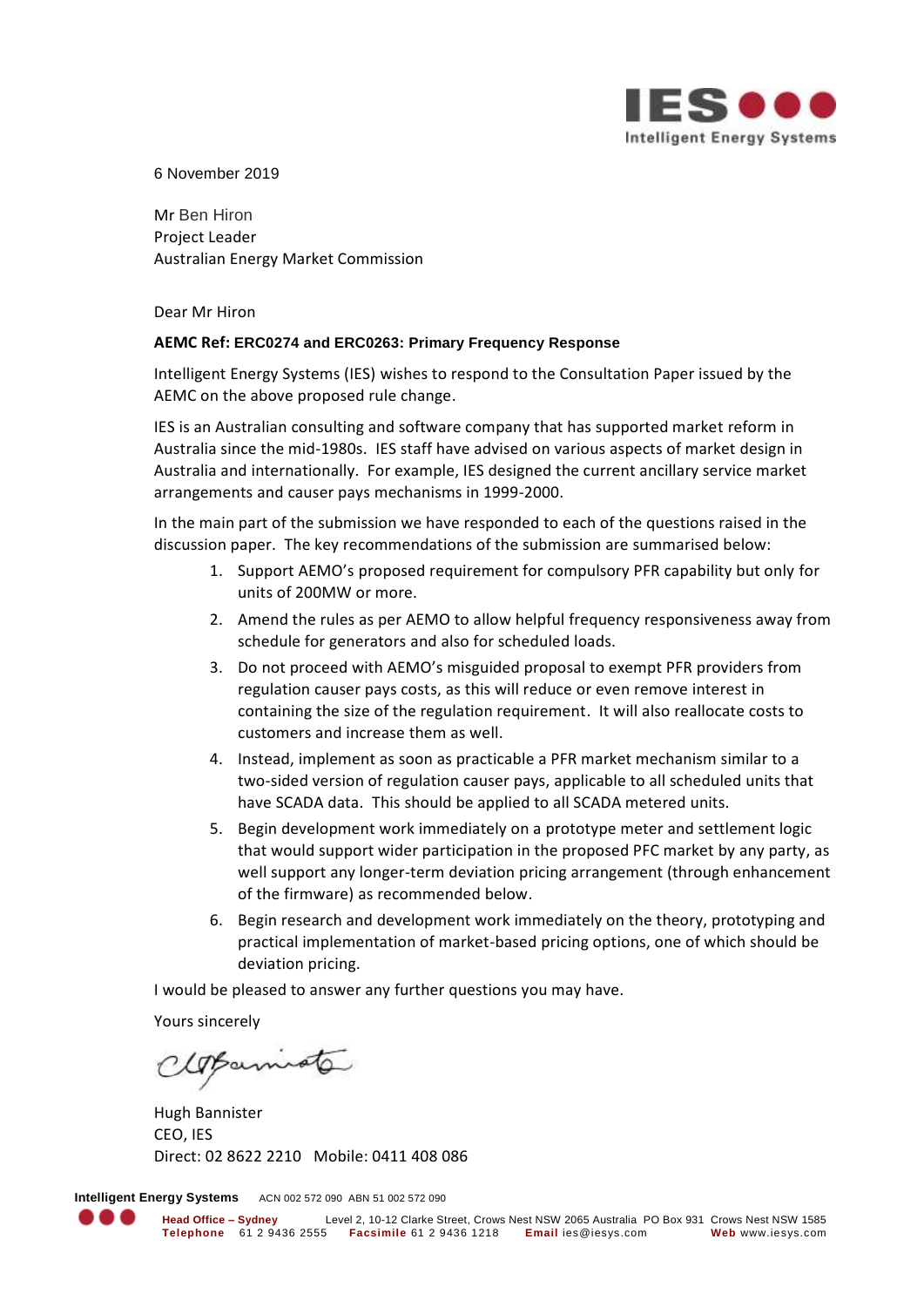# **1 Formal Response to AEMC Questions**

QUESTION 1: ISSUES RAISED BY AEMO IN ITS RULE CHANGE REQUEST, *MANDATORY PRIMARY FREQUENCY RESPONSE* 

**\_\_\_\_\_\_\_\_\_\_\_\_\_\_\_\_\_\_\_\_\_\_\_\_\_\_\_\_\_\_\_\_\_\_\_\_\_\_\_\_\_\_\_\_\_\_\_\_\_\_\_\_\_\_\_\_\_\_\_\_\_\_\_\_\_\_\_\_\_**

In relation to AEMO's rule change request, Mandatory primary frequency response:

- What are stakeholders views on the issues raised by the AEMO in its rule change request, Mandatory primary frequency response?
- Do stakeholders agree with AEMO's assessment that regulatory change is required as a matter of urgency to restore effective frequency control in the NEM?
- What are stakeholders views on AEMO's definition of effective frequency control as requiring narrow band frequency response from as large a portion of the generation fleet as is practical?
- Are there any other related issues or concerns that stakeholder have in relation to frequency control during normal operation and following contingency events?

## QUESTION 1: RESPONSE

- The system does face an immediate challenge so a mandate down to 200 MW to deal with the immediate problem could be workable, as most such plant would already have the capability and costs would be minimal.
- Having made that point, mandating is a bad idea for the wider fleet because it imposes a bureaucratic approach with many arbitrary elements when a market approach can do a better job. Specifically, a mandated solution will inevitably be more costly than a market solution. AEMO's justification for the mandated approach seems to be the recommendation of Dr John Undrill, who likely had no basis other than common practice for making this recommendation. Common practice will not be adequate as Australia moves into a new paradigm for electricity system operation.
- IES agrees with the urgency but not the proposed approach in several respects. Note that a solution has been available to AEMO for 20 years; a recommendation for a twosided 4 second market using SCADA data from the 1999-2000 Ancillary Services Review that established the current markets. AEMO initially accepted he recommendation as a long-term solution but later dropped the idea, apparently because the initial success of the other FCAS market arrangements made it seem unnecessary. However, the lack of reward and even penalty for maintaining governor action (PFC) has been evident for a long time – at least 5 years - so the current urgency for a mandated approach seems explicable.
- IES accepts the technical advice that such dispersion is desirable if done efficiently, noting that current FCAS market arrangements very explicitly do not require it unless there is a single contingency threatening separation.
- The demand-side is capable of much more proportional and nuanced response than current arrangements support.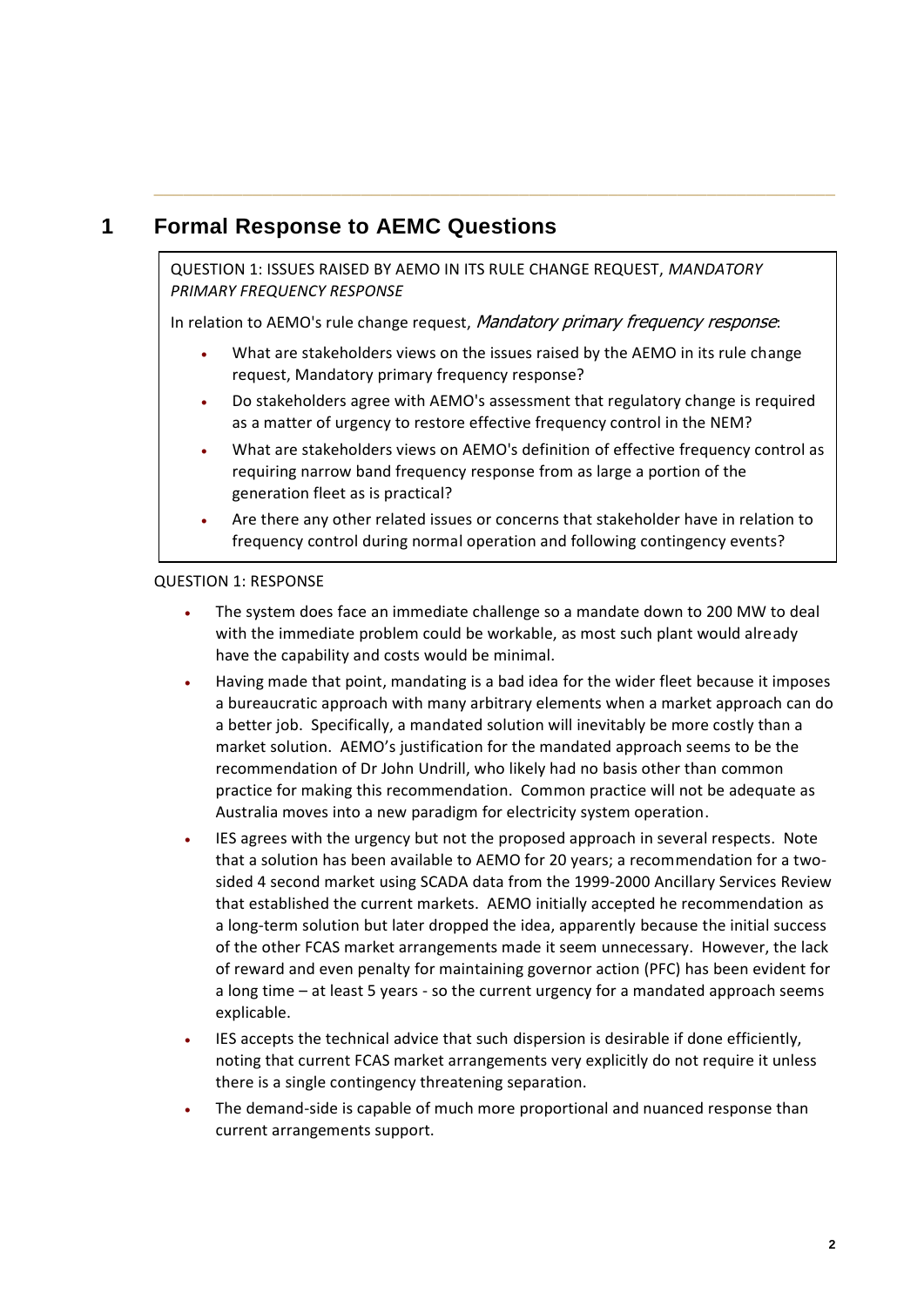QUESTION 2: ISSUES RAISED BY DR SOKOLOWSKI IN HIS RULE CHANGE REQUEST, PRIMARY FREQUENCY RESPONSE REQUIREMENT

**\_\_\_\_\_\_\_\_\_\_\_\_\_\_\_\_\_\_\_\_\_\_\_\_\_\_\_\_\_\_\_\_\_\_\_\_\_\_\_\_\_\_\_\_\_\_\_\_\_\_\_\_\_\_\_\_\_\_\_\_\_\_\_\_\_\_\_\_\_**

- What are stakeholders views on the issues raised by Dr Sokolowski in his rule change request, Primary frequency response requirement?
- Are there any other related issues or concerns that stakeholders have in relation to frequency control during normal operation and following contingency events?

### QUESTION 2: RESPONSE

- Dr Sokolowski addresses most of the same issues as AEMO. AEMO's changes would seem to cover them off in most cases
- See response to Question1.

QUESTION 3: ISSUES RAISED BY AEMO IN ITS RULE CHANGE REQUEST, REMOVAL OF DISINCENTIVES TO PRIMARY FREQUENCY RESPONSE

- What are stakeholders views on the issues raised by the AEMO in its rule change request, *Removal of disincentives to primary frequency response?*
- Are there any other related issues or disincentives in the NER to the provision of PFR, that the AEMC should consider?

#### QUESTION 3: RESPONSE

- The removal of any perception in the rules that behaving in a manner that assists frequency control is non-compliant is long overdue. The change should apply to all market participants, not just generators.
- However, AEMO's proposal to remove the financial disincentives to operating in a frequency control mode (providing PFR) by exempting participants who do provide PFR from any regulation causer pays obligation is misguided. As AEMO itself argues, PFR and regulation are distinct functions, so it makes no sense to encourage one by giving discounts on the other. The outcome would be a degradation of the incentive to reduce the requirement for regulation (for example, through better self-forecasting or better plant control at the slower regulation time scale), which is the prime purpose of regulation causer pays. Further, and contrary to what AEMO appears to argue, regulation costs would then increasingly and indeed almost totally fall onto loads alone, which are only passive parties in the causer pays process. In short, causer pays would lose any of its practical purpose.

A much superior solution is to price the provision of PFR. Under this approach there would be no apparent financial or regulatory conflict between providing PFR and providing regulation. Indeed, the changes that AEMO has made to causer pays to remove periods where the regulation signal conflicts with the PFR signal would be unnecessary and are in fact misguided.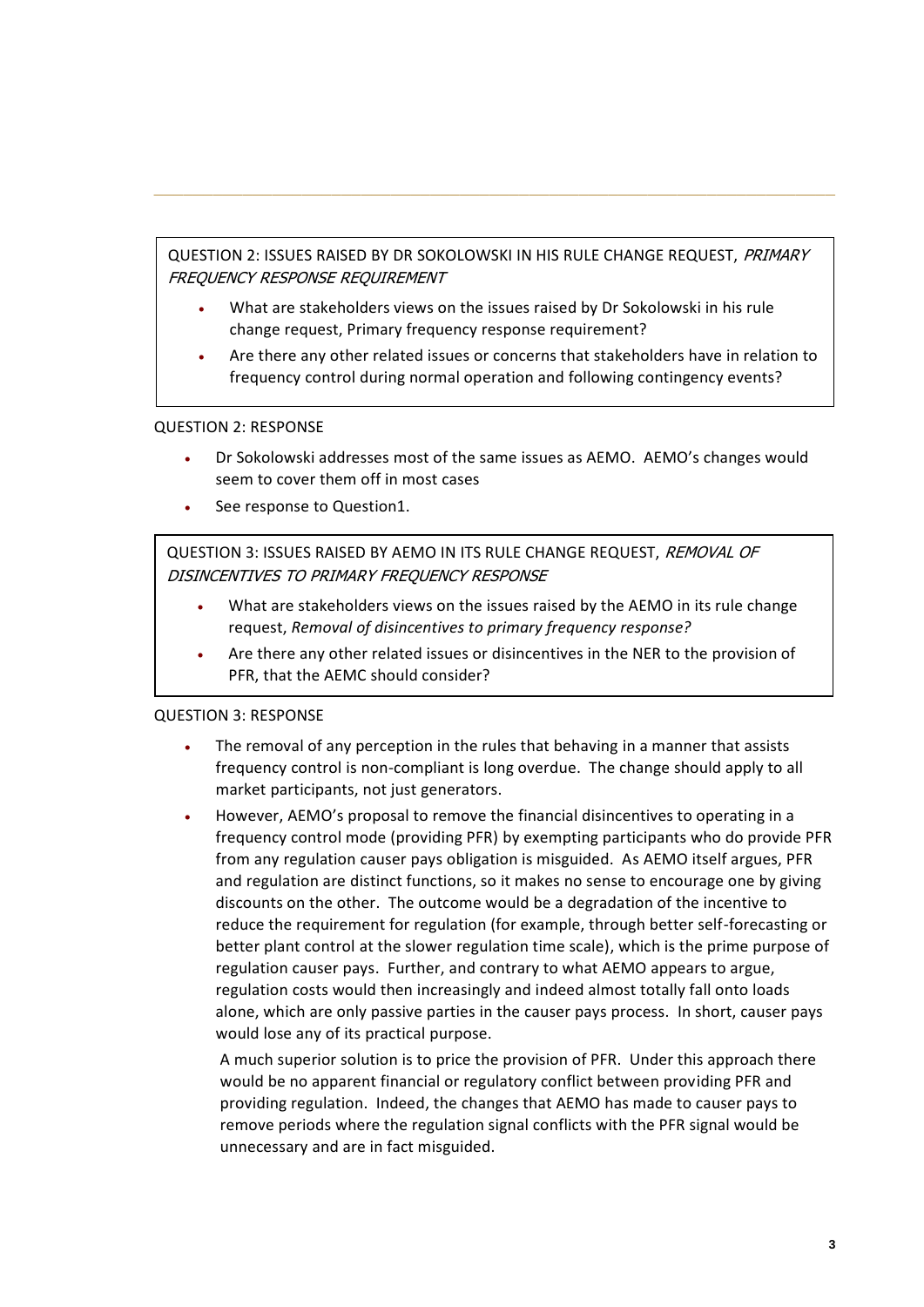In this submission IES foreshadows some work being carried out in association with CS Energy to demonstrate how PFR can be priced using a mechanism similar to regulation causer pays. We see this not as a long-term solution, but as an approach that could be implemented at the same time as the rest of this rule change, or very close thereafter. It could be a precursor to a more comprehensive consideration of how a deviation pricing mechanism could assist with the emerging frequency control challenges, as AEMC has strongly argued in the consultation paper as ell as the earlier report of the Frequency Control Review.

**\_\_\_\_\_\_\_\_\_\_\_\_\_\_\_\_\_\_\_\_\_\_\_\_\_\_\_\_\_\_\_\_\_\_\_\_\_\_\_\_\_\_\_\_\_\_\_\_\_\_\_\_\_\_\_\_\_\_\_\_\_\_\_\_\_\_\_\_\_**

QUESTION 4: CAPABILITY OF GENERATION PLANT AND THE IMPLEMENTATION PROCESS FOR AEMO'S PROPOSED MANDATORY PFR REQUIREMENT

In relation to AEMO's rule change request, Mandatory primary frequency response, and the draft PFRR:

- For stakeholders who own and operate scheduled or semi-scheduled generation plant: How easily can your plant meet the requirements of AEMO's draft PFRR? What, if any, adjustments or investments would need to be made and what are the expected costs?
- Do stakeholders agree with AEMO's proposed allocation of requirements between the NER and the PFRR under its proposed rule?
- Do stakeholders consider the implementation time frames suggested by AEMO in its draft PFRR to be appropriate? In relation to AEMO proposed self assessment process, is it appropriate for generators >200MW to provide AEMO with a self assessment within 60 business days and generators <200MW to provide AEMO with a self assessment within 120 business days?
- Do stakeholders consider there to be a more appropriate approach to coordinating the implementation of a PFR requirement across the generation fleet?

### QUESTION 4: RESPONSE

- Asset owners will respond to this question, but a reasonable expectation is that plant over 200 MW (nearly all synchronous) will already have capability that can be activated at relatively low cost, whereas below 200 MW renewable technologies and batteries become dominant and changes become relatively more costly and problematic. For the immediate future, the 80-20 rule strongly applies
- No comment
- No additional comment, but see above
- If PFR capability is to be made compulsory, restrict it to over 200 MW. At (almost) the same time, a financial incentive for PFR could compensate the above 200 MW fleet and encourage appropriate (non-mandated) medium and long response from the less than 200 MW fleet.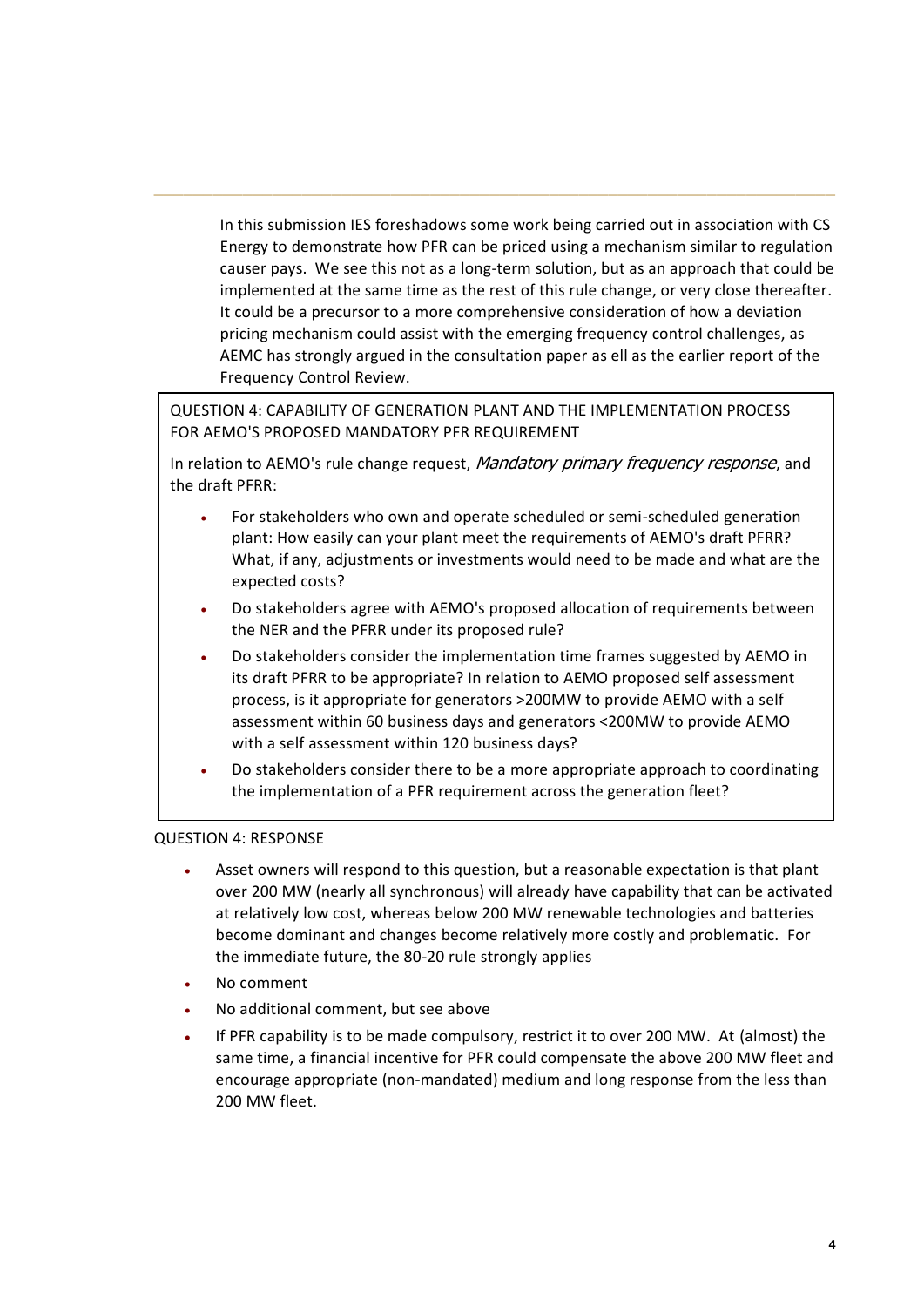QUESTION 5: AEMO'S EXPECTED COSTS AND BENEFITS FOR ITS PROPOSED RULE, MANDATORY PRIMARY FREQUENCY RESPONSE

In relation to AEMO's proposed rule, Mandatory Primary frequency response :

• Do stakeholders agree with AEMO's characterisation of the costs and benefits associated with its proposed rule?

**\_\_\_\_\_\_\_\_\_\_\_\_\_\_\_\_\_\_\_\_\_\_\_\_\_\_\_\_\_\_\_\_\_\_\_\_\_\_\_\_\_\_\_\_\_\_\_\_\_\_\_\_\_\_\_\_\_\_\_\_\_\_\_\_\_\_\_\_\_**

- What do stakeholders consider to be the immediate and ongoing costs of providing PFR and being compliant with the proposed rules?
- Is AEMO's proposed compensation arrangements for plant upgrades necessary and appropriate?
- Do stakeholders consider the proposed rules to be a cost-effective solution to the frequency control issues identified by the proponents?

## QUESTION 5: RESPONSE

- The benefits of improved frequency control are well set out by AEMO. However, the costs are blurred over to the point of being misleading. For example, spreading the requirement around to a large portion of the fleet may be a good idea, but it is unlikely to reduce costs – rather to increase them. Similarly, the cost-benefit of mandating responses now for the under 200 MW fleet are far different to that for the over 200 MW fleet. The two should be separated when applying any mandatory requirement.
- No comment
- No comment
- AEMO's approach is not cost-effective. Any mandate should be restricted to plant over 200 MW. Even in the immediate future, an initial market-based solution is far preferable for all scheduled participants, even if some have PFC capability mandated.

QUESTION 6: DR SOKOLOWSKI'S EXPECTED COSTS AND BENEFITS FOR HIS PROPOSED RULE, PRIMARY FREQUENCY RESPONSE REQUIREMENT

In relation to Dr Sokolowski's proposed rule, *Primary frequency response requirement*:

- Do stakeholders agree with Dr Sokolowski's characterisation of the costs and benefits associated with his proposed rule?
- What do stakeholders consider to be the immediate and ongoing costs of providing PFR and being compliant with the proposed rules?
- Do stakeholders consider the proposed rules to be a cost-effective solution to the frequency control issues identified by the proponent?

QUESTION 6: RESPONSE

• Dr Sokolowski's proposals overlap with AEMO's. IES has no comment as to whether his proposals to tweak the wording in the rules have merit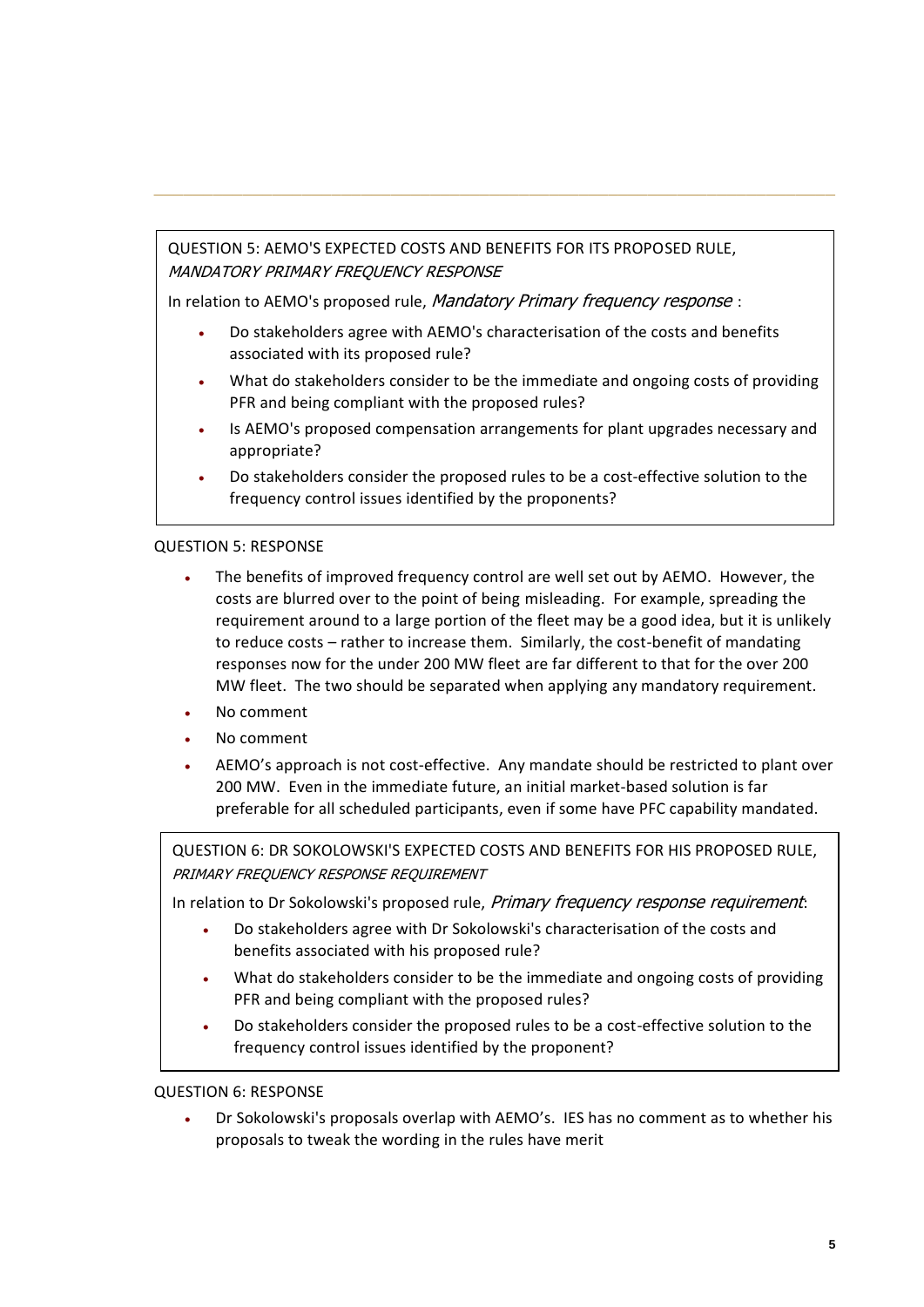# QUESTION 7: AEMO'S PROPOSED RULE, *REMOVAL OF DISINCENTIVES TO PRIMARY FREQUENCY RESPONSE*

# **Allocation of regulation service costs — causer pays**

• Does AEMO's proposed rule adequately address stakeholder concerns in relation to the risks and rewards associated with the voluntary provision of PFR?

**\_\_\_\_\_\_\_\_\_\_\_\_\_\_\_\_\_\_\_\_\_\_\_\_\_\_\_\_\_\_\_\_\_\_\_\_\_\_\_\_\_\_\_\_\_\_\_\_\_\_\_\_\_\_\_\_\_\_\_\_\_\_\_\_\_\_\_\_\_**

- Do stakeholders envisage any unintended consequences as a result of the proposed rule change?
- Does the causer pays procedure contain any other potential barriers to the provision of PFR under normal operating conditions?

## **Frequency response and compliance with dispatch instructions**

• What are stakeholders views on AEMO's proposed changes to clauses 4.9.4 and 4.9.8 of the NER to address disincentives to PFR relating to compliance with dispatch instructions?

# **Operating in a frequency response mode**

- What are stakeholders views on AEMO's proposed rule to address disincentives to PFR related to the requirements for FCAS provision?
- Do stakeholders identify there to be any other sections of the NER that may restrict generators from operating in a frequency responsive mode and providing PFR.

# QUESTION 7: RESPONSE

# **Allocation of regulation service costs — causer pays**

- They are inadequate in that they distort the relative cost and reward structure for causing and providing PFR and regulation.
- Yes; many parties will lose interest in reducing the need for regulation because they can get exemption by providing some (but how much?) PFR.
- The causer pays procedure, although imperfect in many ways, has NEVER been a barrier to the provision of PFR. The barrier has ALWAYS been the failure to implement a pricing mechanism for PFR, despite a mechanism being recommended and initially accepted by AEMO nearly 20 years ago,

### **Frequency response and compliance with dispatch instructions**

• These changes are sound. Dispatch instructions including scheduled regulation cannot provide the full suite of tools necessary for frequency control.

# **Operating in a frequency response mode**

- Even in the short term, some sort of pricing is possible and much to be preferred.
- Lack of a comprehensive deviation pricing or similar mechanism. Pricing PFR could be a small but important demonstration of the power of this approach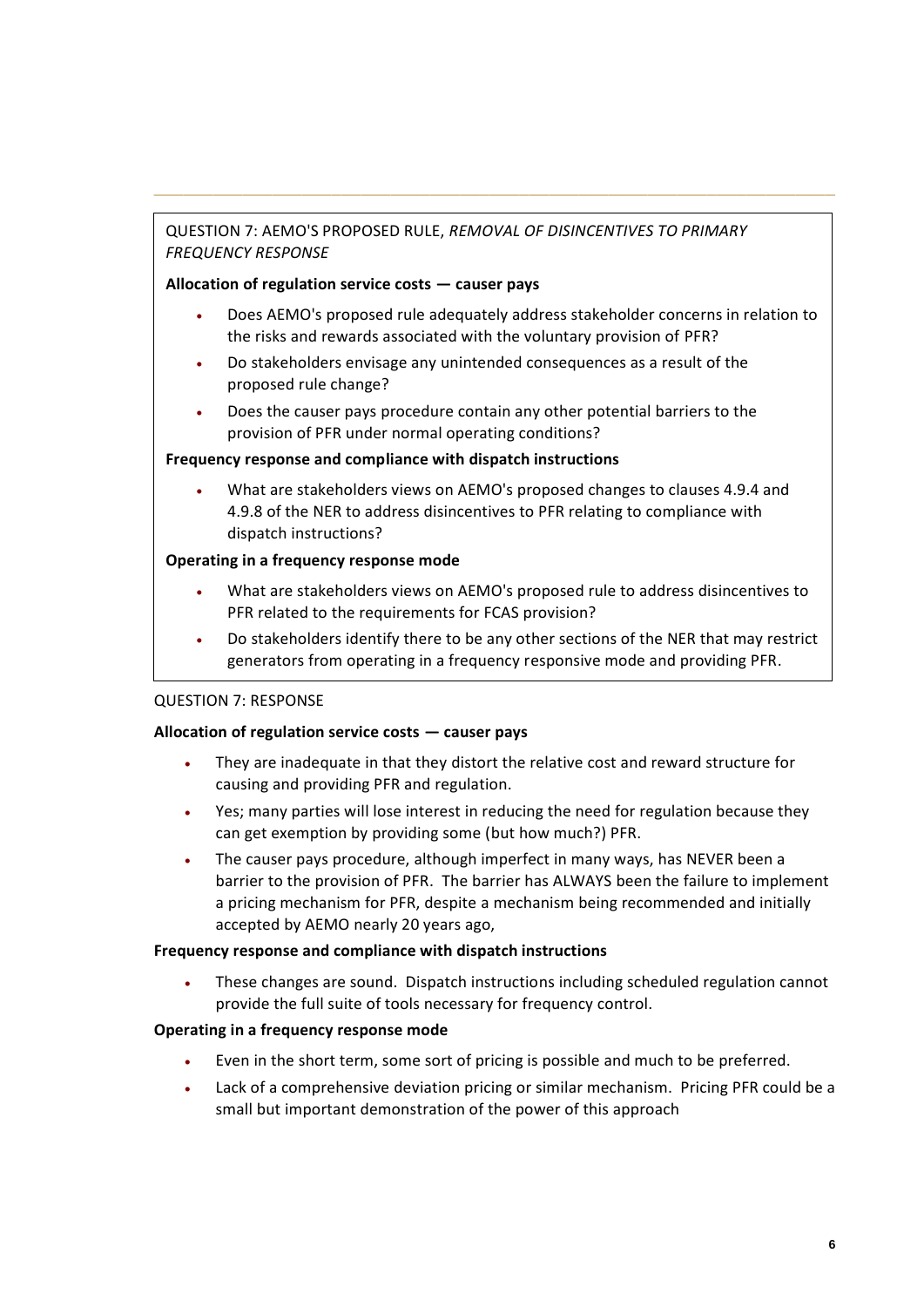# QUESTION 8: AEMO'S EXPECTED COSTS AND BENEFITS ASSOCIATED WITH THE PROPOSED RULE, REMOVAL OF DISINCENTIVES TO PRIMARY FREQUENCY RESPONSE

**\_\_\_\_\_\_\_\_\_\_\_\_\_\_\_\_\_\_\_\_\_\_\_\_\_\_\_\_\_\_\_\_\_\_\_\_\_\_\_\_\_\_\_\_\_\_\_\_\_\_\_\_\_\_\_\_\_\_\_\_\_\_\_\_\_\_\_\_\_**

In relation to AEMO's proposed rule, Removal of disincentives to primary frequency response:

- What are stakeholders' views on AEMO's estimate of the associated costs and benefits?
- QUESTION 8: RESPONSE
- As noted earlier, the benefits in system security are clearly stated, but the costs are unquantified. AEMO's arguments appear to suggest that its approach doesn't cost much, in an apparent bid to contrast it with an approach where the costs are explicit.

QUESTION 9: DR SOKOLOWSKI'S PROPOSED CHANGES TO ADDRESS DISINCENTIVES TO THE PROVISION OF PRIMARY FREQUENCY RESPONSE

In relation to Dr Sokolowski's proposed rule, Primary frequency response requirement:

- What are stakeholders' views on Dr Sokolowski's proposed changes to the NER to address disincentives to PFR?
- Do stakeholders envisage any unintended consequences as a result of the proposed rule change?

# QUESTION 9: RESPONSE

- No comment
- No comment

# QUESTION 10: AEMO'S RESPONSIBILITY TO MAINTAIN AND IMPROVE POWER SYSTEM **SECURITY**

In relation to Dr Sokolowski's proposed rule, Primary frequency response requirement:

• Do stakeholders consider there to be value in amending cl 4.3.1 to explicitly refer to AEMO's responsibility to improve, in addition to maintain, power system security?

### QUESTION 10: RESPONSE

• IES sees it as AEMC's role to oversee those improvements, as AEMO may tend to be more focussed on mandated solutions rather than market ones, as with this proposal.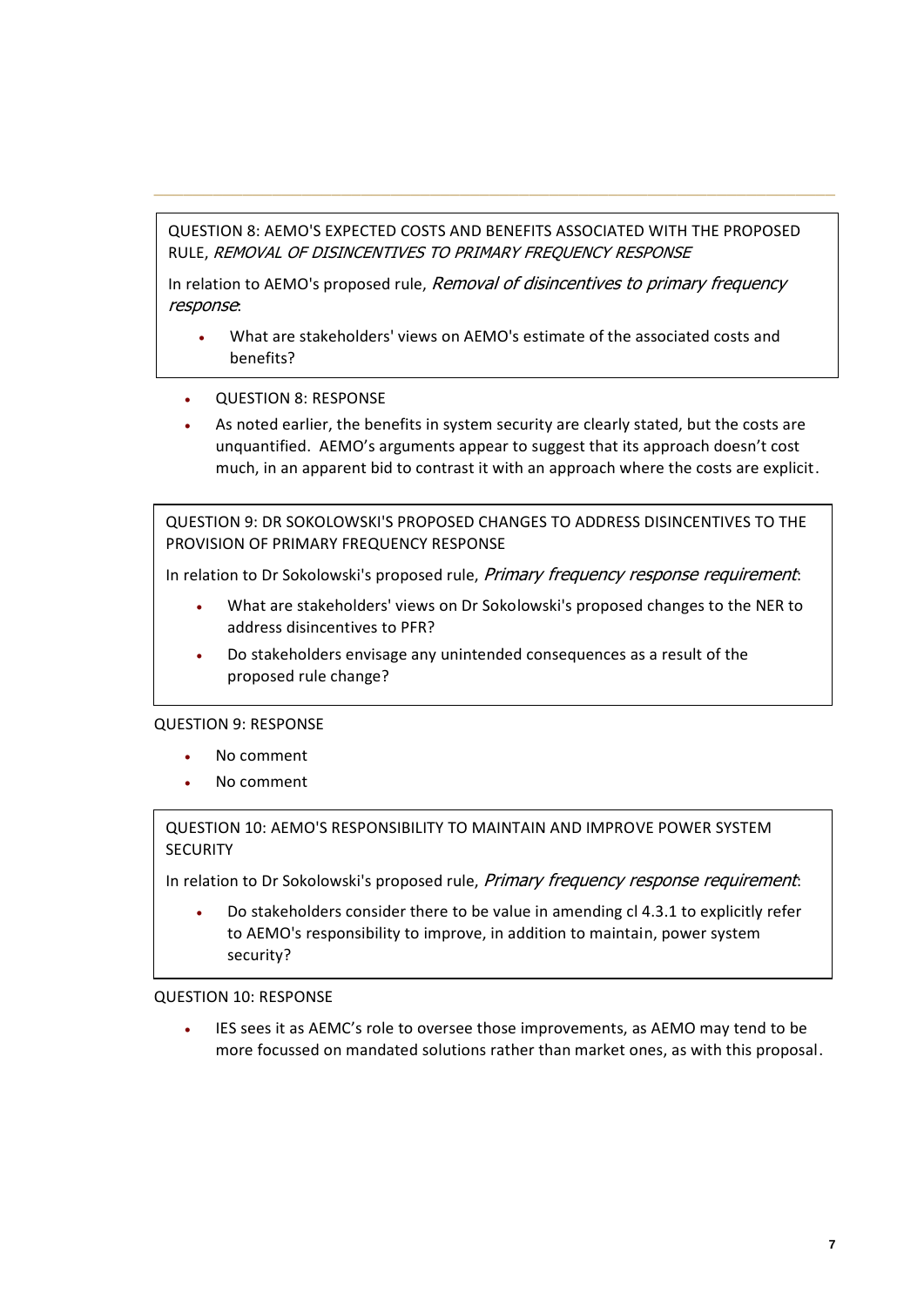# QUESTION 11: INERTIA AND INERTIA SUPPORT ARRANGEMENTS IN THE NER

In relation to Dr Sokolowski's proposed rule, *Primary frequency response requirement*:

**\_\_\_\_\_\_\_\_\_\_\_\_\_\_\_\_\_\_\_\_\_\_\_\_\_\_\_\_\_\_\_\_\_\_\_\_\_\_\_\_\_\_\_\_\_\_\_\_\_\_\_\_\_\_\_\_\_\_\_\_\_\_\_\_\_\_\_\_\_**

- Is the current chapter 10 definition of Inertia appropriate and fit for purpose?
- Do the current arrangements for Inertia support activities adequately allow for Inertia support by way of fast frequency response from inverter connected plant?
- How could the arrangements for Inertia and inertia support activities in the NER be improved to better utilise the capabilities of inverter connected plant?
- QUESTION 11: RESPONSE
- Inertia is accurately defined as the property that resists acceleration and deceleration of the system. In fact, this property should include any form of stored energy delivered in proportion to system acceleration (to include synthetic inertia).
- Generally, no.
- A deviation pricing mechanism supported by suitable (high resolution) metering could support responses with time constants ranging from, say 100ms (inertia-type response) to, say, 0.5 seconds (FFR) and time constants corresponding to the current 6 and 60 second and 5-minute services as well as regulation.

# QUESTION 12: ASSESSMENT FRAMEWORK

In relation to the AEMC's proposed assessment framework for the PFR rule changes:

- Do stakeholders consider that the assessment framework is adequate for considering the PFR rule change requests from AEMO and Dr Sokolowski?
- Are there any other relevant considerations that should be included in the assessment framework for the PFR rule changes?

# QUESTION 12: RESPONSE

- Yes
- It would be helpful to define short- and long-term time frames as far as implementation is concerned. IES believes that an interim market-based solution (operating in a trial mode) could be ready within months, while a focused RD&D program could have a market-based mechanism (deviation pricing) ready for deployment in the order of year, if the will were there. If experience is any guide, long term is regarded as 6 years away (2025 as per ESB programme), which is unacceptable given the challenges the system faces in the coming few years.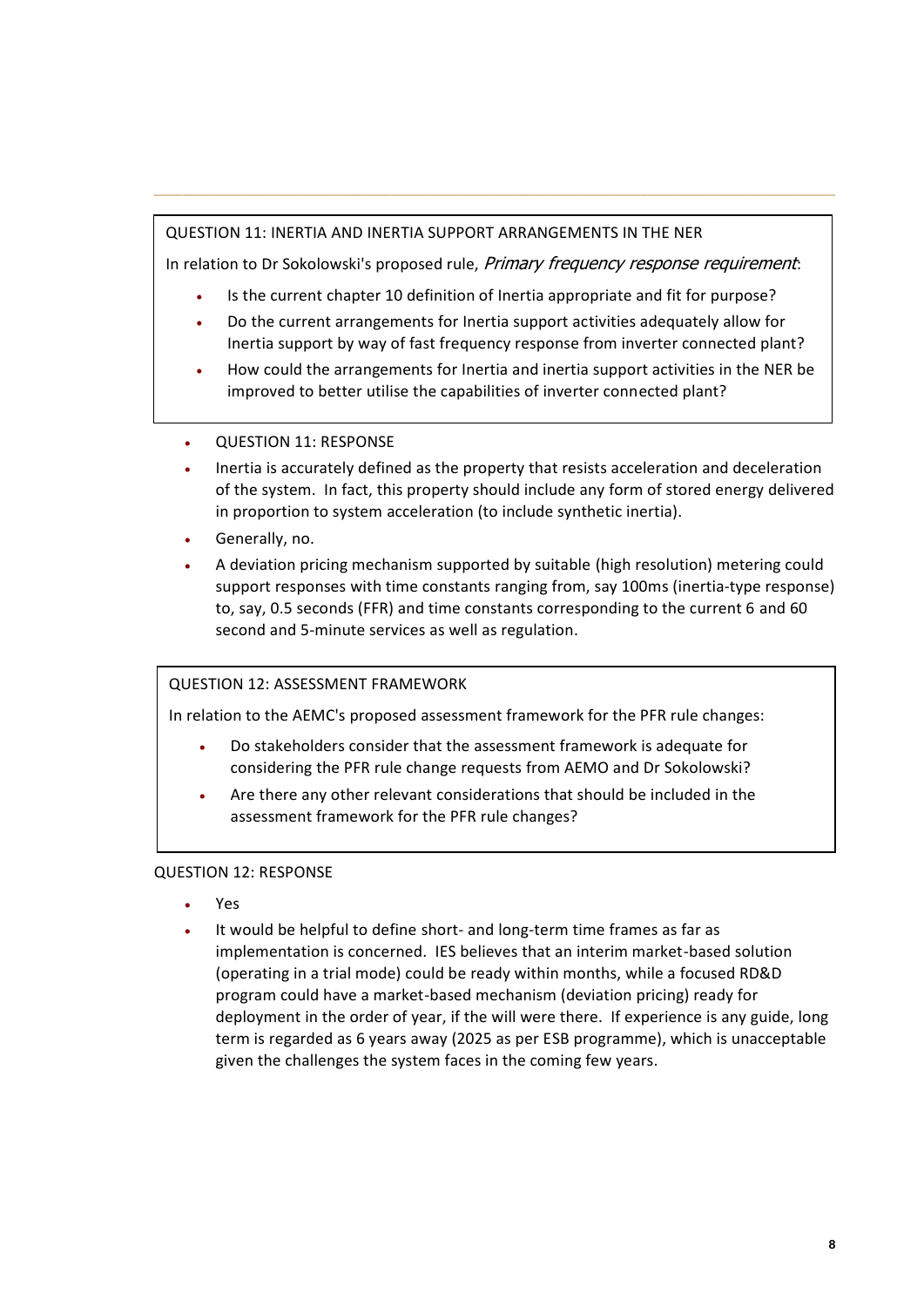# QUESTION 13: TECHNICAL REQUIREMENTS OF EFFECTIVE PRIMARY FREQUENCY RESPONSE

**\_\_\_\_\_\_\_\_\_\_\_\_\_\_\_\_\_\_\_\_\_\_\_\_\_\_\_\_\_\_\_\_\_\_\_\_\_\_\_\_\_\_\_\_\_\_\_\_\_\_\_\_\_\_\_\_\_\_\_\_\_\_\_\_\_\_\_\_\_**

In relation to the discussion of the technical requirements for effective frequency control and the policy options described in section 4.4:

- How do stakeholders view the ability of market or regulatory approaches to provide the necessary broad-based frequency response from participants?
- What issues are likely to arise with market or regulatory approaches in achieving the objective of a broad-based frequency response?

## QUESTION 13: RESPONSE

- Regulatory approaches are likely to be less efficient than well designed market-based approaches for the reasons AEMC itself outlines. Even a requirement that PFC be geographically distributed between many providers does not support a mandated approach. The core arguments that AEMO mounts for the approach is that everybody else does it that way and that something needs to be done quickly.
- Australia's electricity system is more advanced than most others in its transition to new technologies so that aping what everybody else has always done is not necessarily the best approach. An initial market-based approach is feasible. A workable approach would be to mandate the capability where it is already provided (say for units 200 MW and under) to deal with the immediate problem and to implement a causer-pays type approach for all participants based on SCADA metering immediately (within months) after that. Work on research, development and demonstration (RD&D) of a longerterm market-based mechanism should also begin immediately.

# QUESTION 14: RESPONSE

# QUESTION 14: TEMPORAL CONSIDERATIONS

In relation to the discussion of the temporal requirements for the development and implementation of a solution to deliver effective frequency control:

- How do stakeholders reconcile the need to address system security with the objective of minimising the long-term costs to consumers?
- Do stakeholders consider the need to address system security in a timely manner as influencing the mechanism adopted to address the issue?
- Do stakeholders consider the process of implementing physical changes to generator governor controls as influencing the choice of mechanism?
- The two are not in conflict. As suggested above
	- Mandate PFC capability for units of 200 MW and under;
	- Simultaneously or shortly after implement a causer pays type mechanism for PFC for all parties on SCADA metering;
	- Begin RD&D immediately on a longer-term market-based solution.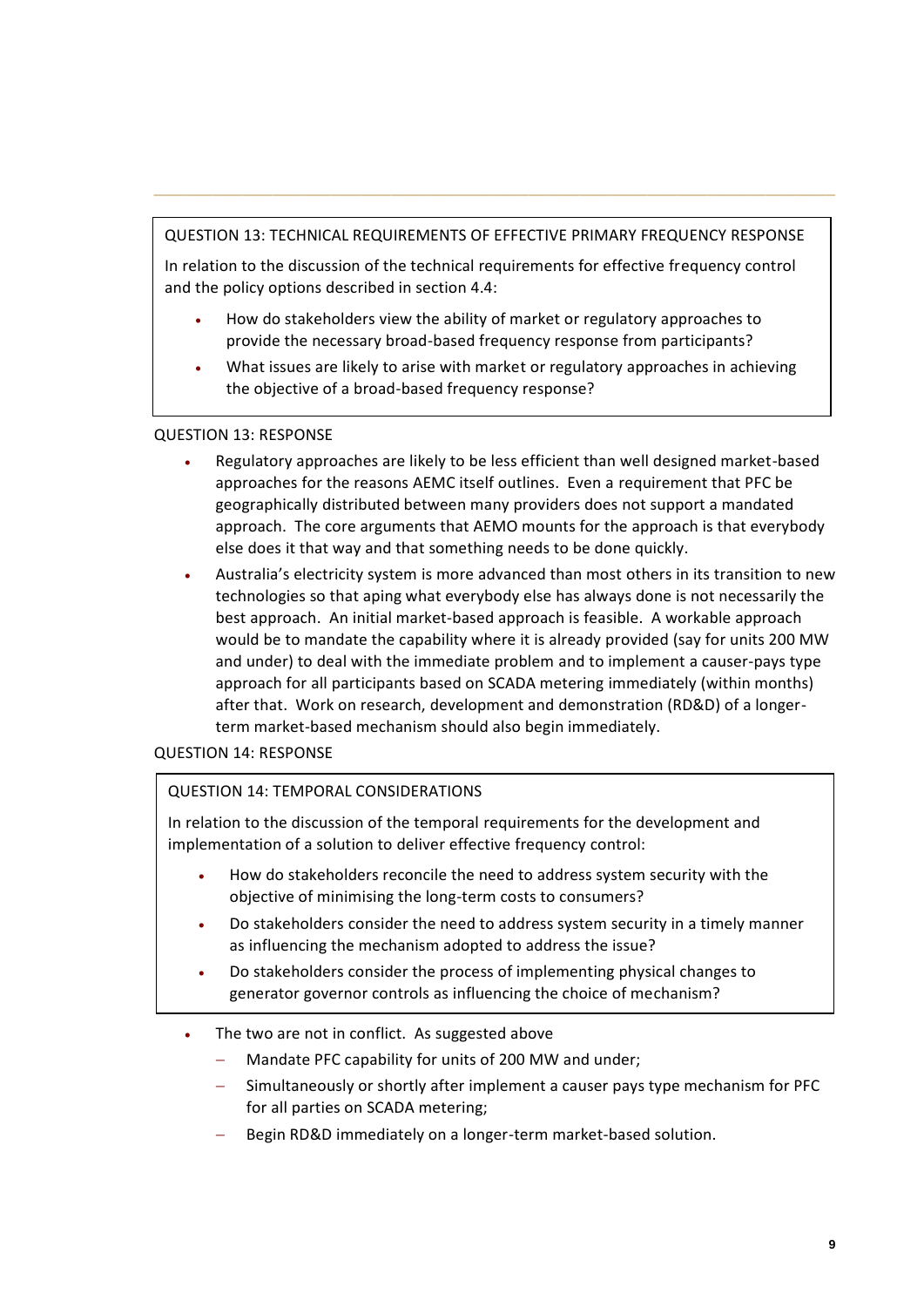• Only to a small degree. See above. It would be ideal not to require any mandating, but AEMO needs some immediate comfort that enough units have the capability to fix the problem.

**\_\_\_\_\_\_\_\_\_\_\_\_\_\_\_\_\_\_\_\_\_\_\_\_\_\_\_\_\_\_\_\_\_\_\_\_\_\_\_\_\_\_\_\_\_\_\_\_\_\_\_\_\_\_\_\_\_\_\_\_\_\_\_\_\_\_\_\_\_**

• Because technologies differ so widely, any mandated procedure will be more costly that it need be. However, this cost is least for plant (mostly existing synchronous plant over 200 MW) that already has the capability. Bringing such plant into a state ready for PFC service, together with a properly designed additional incentive to provide the service, should be enough to deal with the immediate problem.

QUESTION 15: CONSIDERING THE COST BENEFIT TRADE-OFF FOR THE PROVISION OF PFR

In assessing the proposed rules for mandatory PFR, the Commission seeks stakeholder input on the following questions:

- What is the existing capability of the generation fleet to provide narrow band PFR?
- What is the scale and cost of plant upgrades that would be required to meet different PFR performance requirements, including the performance specifications set out in AEMO's draft PFRR?
- How much of the fleet must provide narrow band PFR in order to be confident that the immediate system security needs are satisfied?

### QUESTION 15: RESPONSE

- For asset operators to answer
- For asset operators to answer
- The over 200 MW fleet provides good geographic dispersion and, if made available for PFC, would greatly improve the current PFC capability. Even if mandated PFC capability were to be implemented now for the under 200 MW fleet, it is unlikely that much of it could be ready for the current summer. There should be time to implement a marketbased mechanism for this part of the fleet without any additional risk to the system.

# **2 Recommendations**

IES recommends the following proposed approach

- 1. Support AEMO's requirement for compulsory PFR capability but only down to 200MW.
- 2. Amend the rules as per AEMO to allow helpful frequency responsiveness away from schedule for generators AND also for scheduled loads.
- 3. Do not proceed with AEMO's misguided proposal to exempt PFR providers from regulation causer pays costs, as this will reduce or even remove interest in